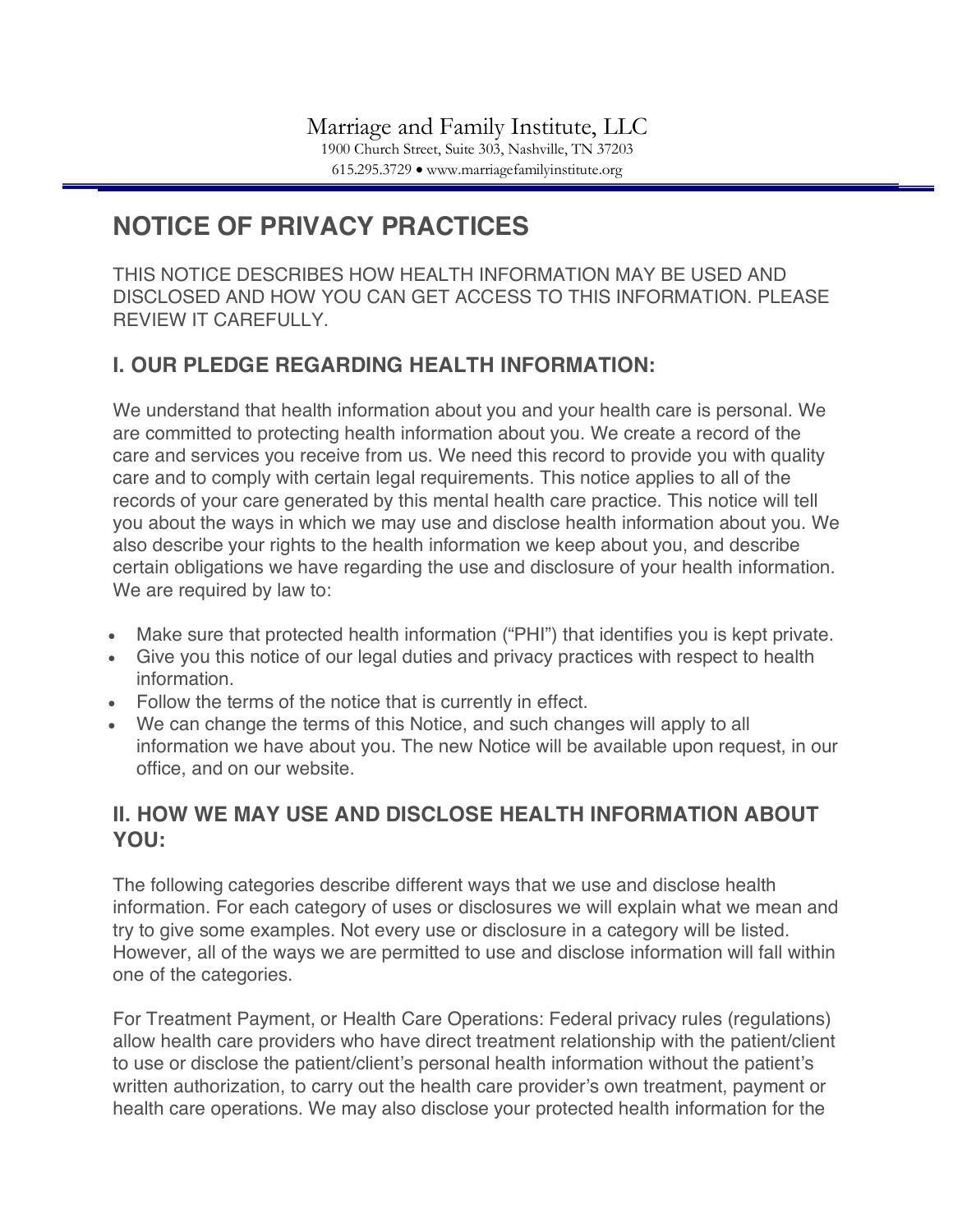treatment activities of any health care provider. This too can be done without your written authorization. For example, if a clinician were to consult with another licensed health care provider about your condition, we would be permitted to use and disclose your person health information, which is otherwise confidential, in order to assist the clinician in diagnosis and treatment of your mental health condition.

Disclosures for treatment purposes are not limited to the minimum necessary standard. Because therapists and other health care providers need access to the full record and/or full and complete information in order to provide quality care. The word "treatment" includes, among other things, the coordination and management of health care providers with a third party, consultations between health care providers and referrals of a patient for health care from one health care provider to another.

Lawsuits and Disputes: If you are involved in a lawsuit, we may disclose health information in response to a court or administrative order. We may also disclose health information about your child in response to a subpoena, discovery request, or other lawful process by someone else involved in the dispute, but only if efforts have been made to tell you about the request or to obtain an order protecting the information requested.

### **III. CERTAIN USES AND DISCLOSURES REQUIRE YOUR AUTHORIZATION:**

1. **Psychotherapy Notes.** We do keep "psychotherapy notes" as that term is defined in 45 CFR § 164.501, and any use or disclosure of such notes requires your Authorization unless the use or disclosure is:

a. For our use in treating you.

b. For our use in training or supervising mental health practitioners to help them improve their skills in group, joint, family, or individual counseling or therapy.

c. For our use in defending ourselves in legal proceedings instituted by you.

d. For use by the Secretary of Health and Human Services to investigate our compliance with HIPAA.

e. Required by law and the use or disclosure is limited to the requirements of such law.

f. Required by law for certain health oversight activities pertaining to the originator of the psychotherapy notes.

- g. Required by a coroner who is performing duties authorized by law.
- h. Required to help avert a serious threat to the health and safety of others.
- 2. **Marketing Purposes.** As a therapist/counselor, we will not use or disclose your PHI for marketing purposes.
- 3. **Sale of PHI.** As a therapist/counselor, we will not sell your PHI in the regular course of our business.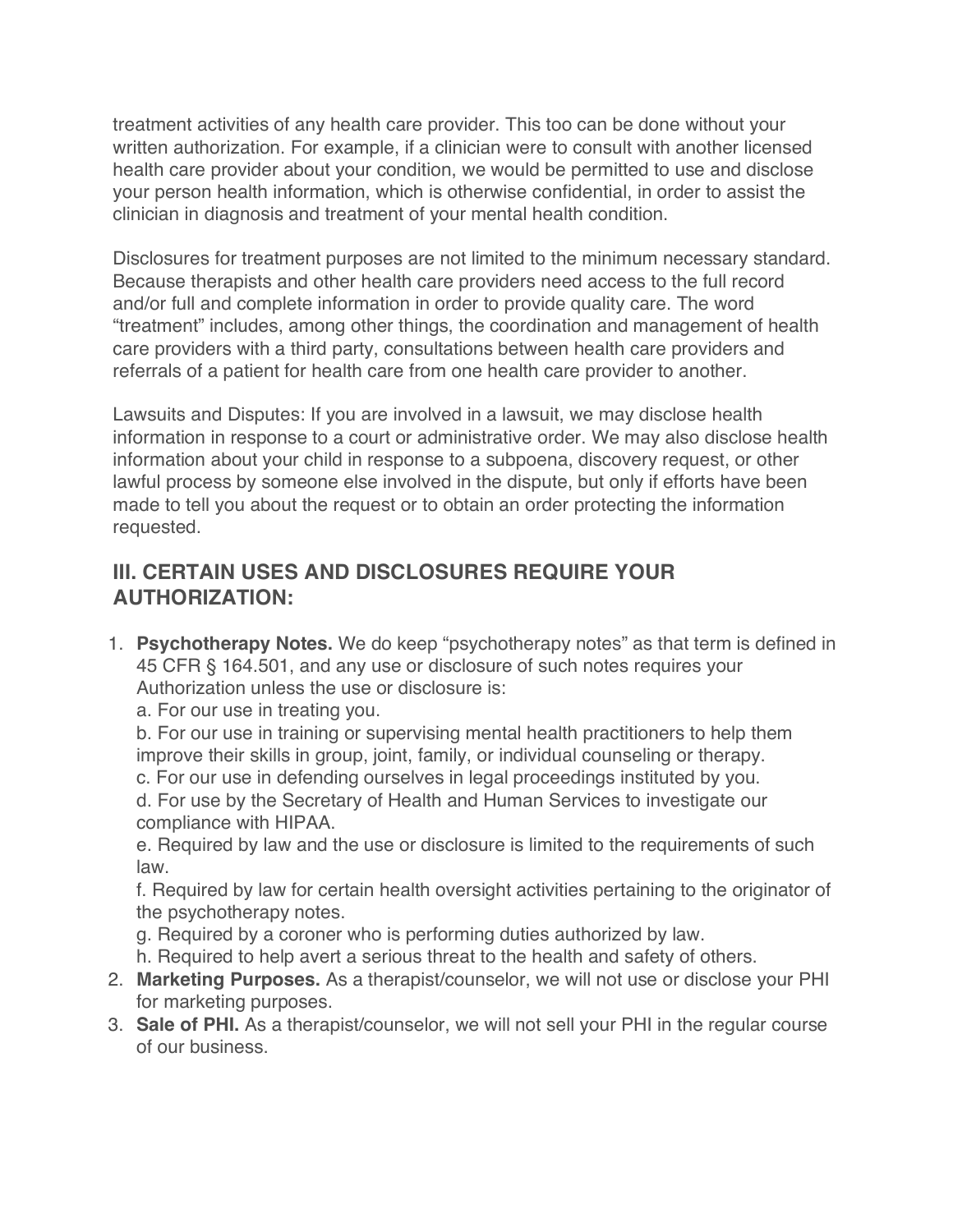# **IV. CERTAIN USES AND DISCLOSURES DO NOT REQUIRE YOUR AUTHORIZATION.**

Subject to certain limitations in the law, we can use and disclose your PHI without your Authorization for the following reasons:

- 1. When disclosure is required by state or federal law, and the use or disclosure complies with and is limited to the relevant requirements of such law.
- 2. For public health activities, including reporting suspected child, elder, or dependent adult abuse, or preventing or reducing a serious threat to anyone's health or safety.
- 3. For health oversight activities, including audits and investigations.
- 4. For judicial and administrative proceedings, including responding to a court or administrative order, although our preference is to obtain an Authorization from you before doing so.
- 5. For law enforcement purposes, including reporting crimes occurring on our premises.
- 6. To coroners or medical examiners, when such individuals are performing duties authorized by law.
- 7. For research purposes, including studying and comparing the mental health of patients who received one form of therapy versus those who received another form of therapy for the same condition.
- 8. Specialized government functions, including, ensuring the proper execution of military missions; protecting the President of the United States; conducting intelligence or counter-intelligence operations; or, helping to ensure the safety of those working within or housed in correctional institutions.
- 9. For workers' compensation purposes. Although our preference is to obtain an Authorization from you, we may provide your PHI in order to comply with workers' compensation laws.
- 10.Appointment reminders and health related benefits or services. We may use and disclose your PHI to contact you to remind you that you have an appointment with us. We may also use and disclose your PHI to tell you about treatment alternatives, or other health care services or benefits that we offer.

# **V. CERTAIN USES AND DISCLOSURES REQUIRE YOU TO HAVE THE OPPORTUNITY TO OBJECT.**

**Disclosures to family, friends, or others. We may provide your PHI to a family member, friend, or other person that you indicate is involved in your care or the payment for your health care, unless you object in whole or in part. The opportunity to consent may be obtained retroactively in emergency situations.**

**VI. YOU HAVE THE FOLLOWING RIGHTS WITH RESPECT TO YOUR PHI:**